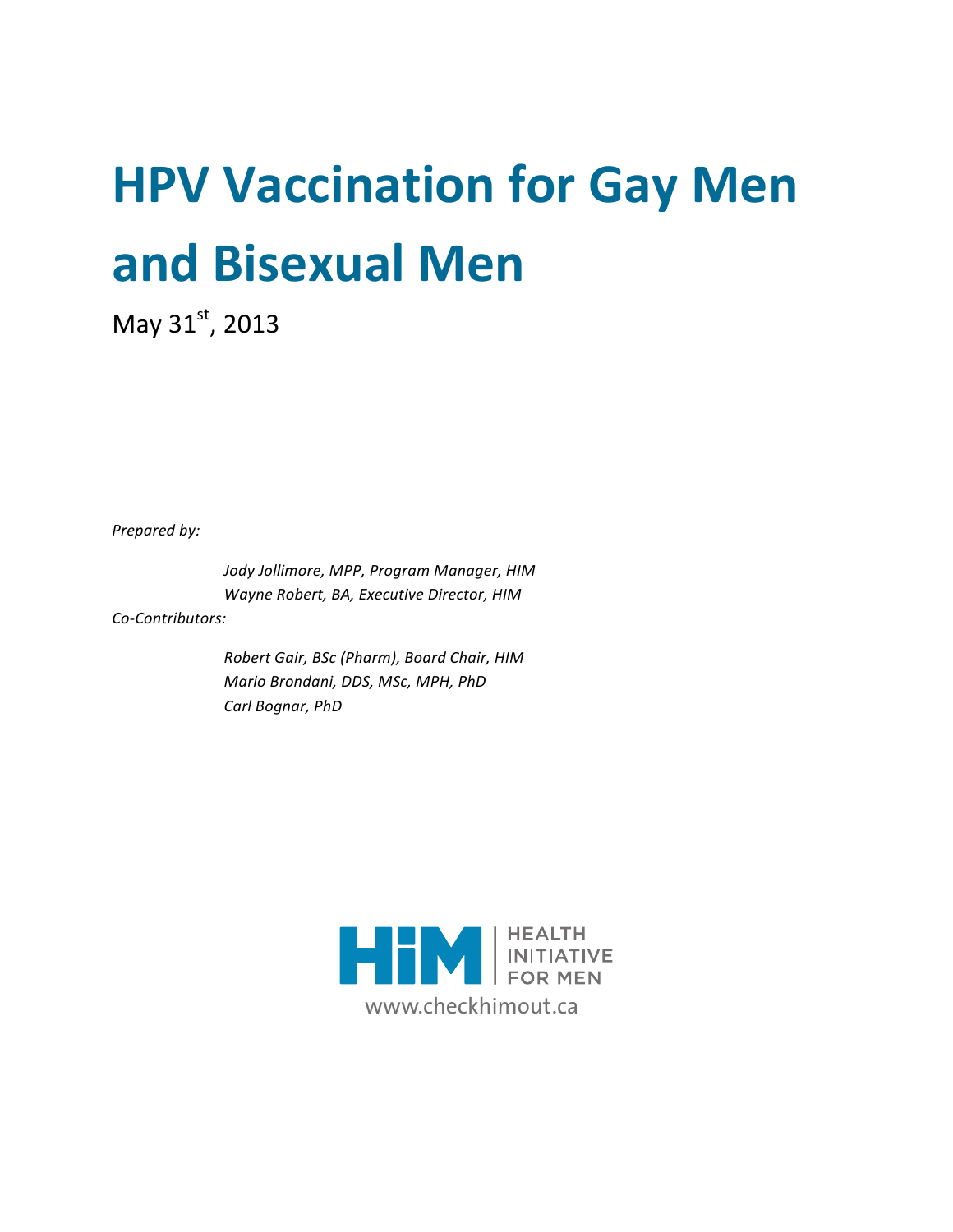

# **HPV Vaccination for Gay Men and Bisexual Men**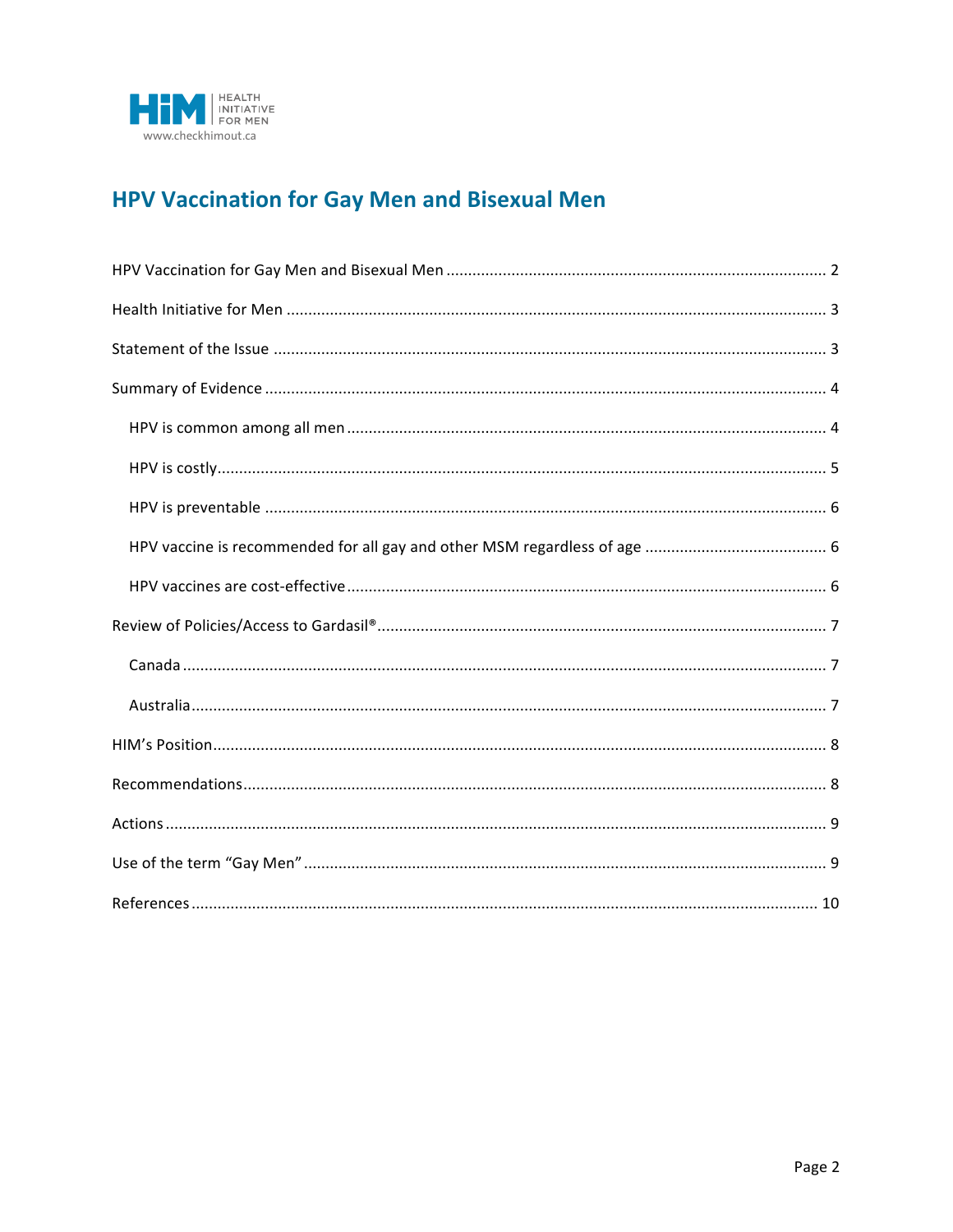

# **HPV VACCINATION\$FOR GAY MEN AND\$BISEXUAL MEN**

#### **HEALTH INITIATIVE FOR MEN**

The Mission of Health Initiative for Men (HIM) is to strengthen gay men's health and well-being through trusted, tailored, targeted research-based health promotion services and by engaging the community through volunteer involvement, online access and events. We foster mutually beneficial relationships among gay men and health professionals to ensure the best possible outcomes. We do this because we value the ability of gay men to make informed decisions, we value the role of our community in supporting the foundations for healthy living, and we value scientific research.

HIM is a British Columbia community-based non-profit organization. Our approach includes physical, sexual, social and mental health. More information is available at our website www.checkhimout.ca.

## **Statement of the Issue**

Human Papilloma Virus (HPV) is a very common sexually transmitted infection. HPV can be transmitted by oral, anal, and/or genital sexual contact. Studies have found that HPV infection is widespread among sexually active adults, and more so among gay men and other men who have sex with men, particularly those who are HIV-positive.<sup>1</sup> It should be noted that appropriate use of condoms can reduce but not eliminate the transmission of HPV, as transmission can occur from contact outside the area protected by condoms.

Of the more than 100 identified types of HPV, four are most prevalent: Types 6 and 11 are commonly associated with benign genital warts. Of more concern are types 16 and 18 which are linked to some forms of cancer including anal, oral, penile and cervical cancers.<sup>1</sup> Gardasil® is an HPV vaccine that protects against infection caused by these four HPV types. In 2008 British Columbia launched routine immunization against HPV in girls. .<sup>1</sup> Two cohorts were targeted to receive Gardasil® –grades 6 and 9 – the rationale being that if young girls are vaccinated, they would also protect boys as both sexes become sexually active. However this strategy does not protect gay and bisexual boys and other men who have sex with men.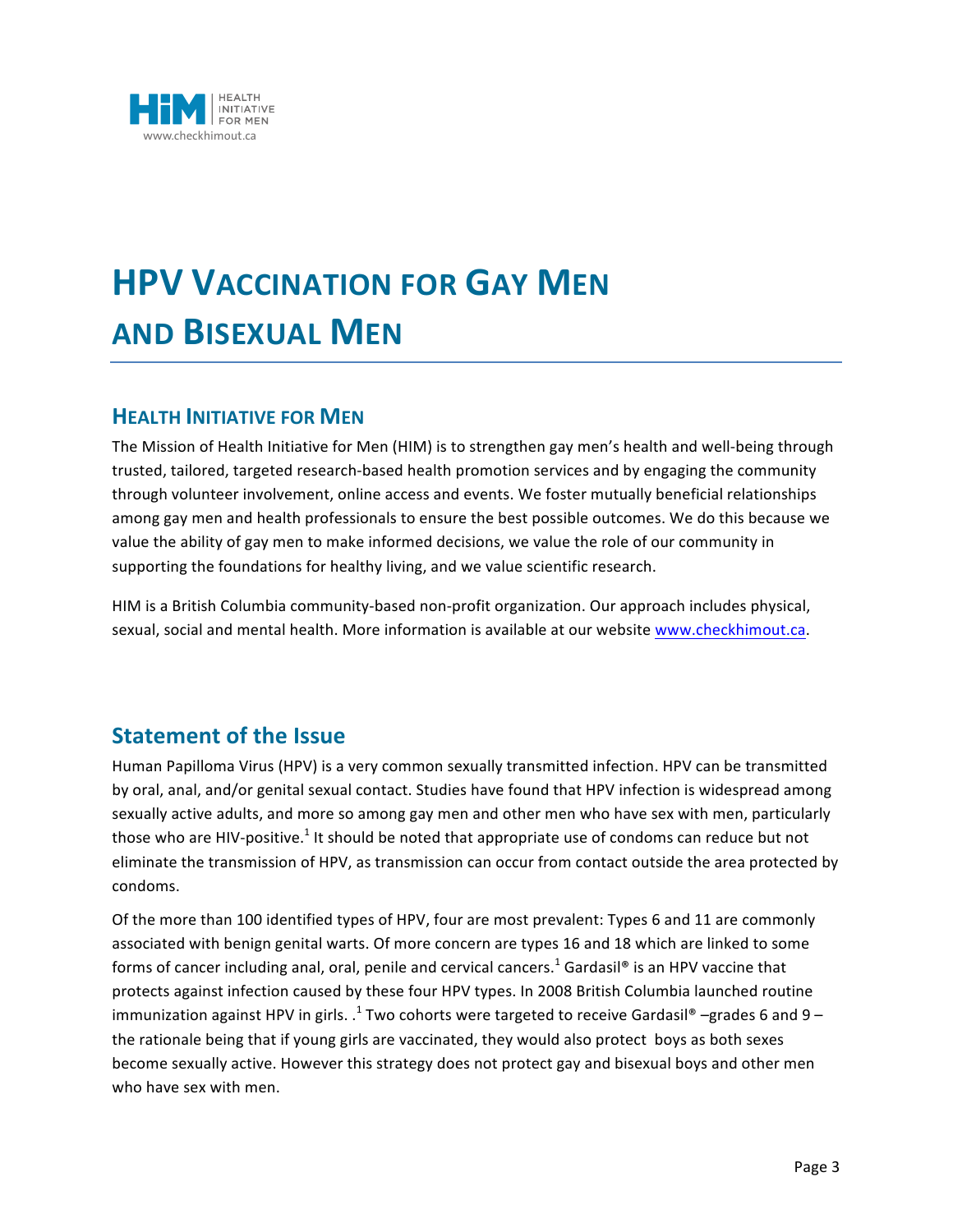

The McCreary Centre Society's survey of adolescent health in BC found that 14% of high school students identify as gay, bisexual, 'mostly hetero', or not sure.<sup>2</sup> That's one in seven students. By age 18, more than half (52%) will have engaged in oral sex, a risk activity for HPV.<sup>2</sup>Given the number of young people identifying as non-heterosexual, universal access to HPV vaccination could have greater impact than was previously assessed.

As well, because of the prevalence of HPV in men who have sex with men, there is evidence to suggest that it is worthwhile to vaccinate all MSM regardless of age.<sup>1</sup> Early vaccination of all boys would provide maximum benefit and vaccinating all sexually active gay men would provide protection to those who have not been exposed to HPV and partial protection to those who have not been exposed to all four HPV types. $<sup>1</sup>$ </sup>

Given the growing body of evidence that supports HPV vaccination of boys and men, Health Initiative for Men will work with our partners, local health authorities, and gay men to increase knowledge and uptake of the HPV vaccine, Gardasil®.

# **Summary of Evidence**

#### **HPV** is common among all men

Studies have shown that HPV is common among all sexually active men (upwards of 60%).<sup>1</sup> Those numbers tend to be higher for gay and OMSM and even higher for those with HIV. A recent multicountry study (HPV in Men) identified an overall prevalence of 65.2% in men 18 years of age and older.<sup>1</sup>

The ManCount study of gay men and other men who have sex with men in Vancouver included a substudy of self-collected rectal swabs.<sup>3</sup> Of the satisfactory specimens, 62% were HPV positive; this was significantly higher among HIV-positive (79%) compared to HIV-negative gay and OMSM (57%). Of the total with HPV, 38% had at least one HPV-vaccine specific type and 23% had a least one of HPV 16 or 18.

In the San Francisco Men's Health Study (SFMHS), anal HPV DNA was detected in 93% of HIV-positive and 61% of HIV-negative MSM.<sup>4</sup>. The rates for heterosexual men were found to be comparable in another study reported in the Canada Communicable Disease Report (CCDR) of January 2012. It found that prevalence of any HPV type from any site (glans penis/foreskin, penile shaft and scrotum were sampled) was 69.8% of heterosexual males presenting at STI clinics in Vancouver, BC.<sup>1</sup>

Other studies show that prevalence of high-risk vaccine preventable HPV types 16 and 18 was 38% and 28% for HIV-positive participants and 19% and 3% for HIV-negative participants respectively.<sup>1</sup>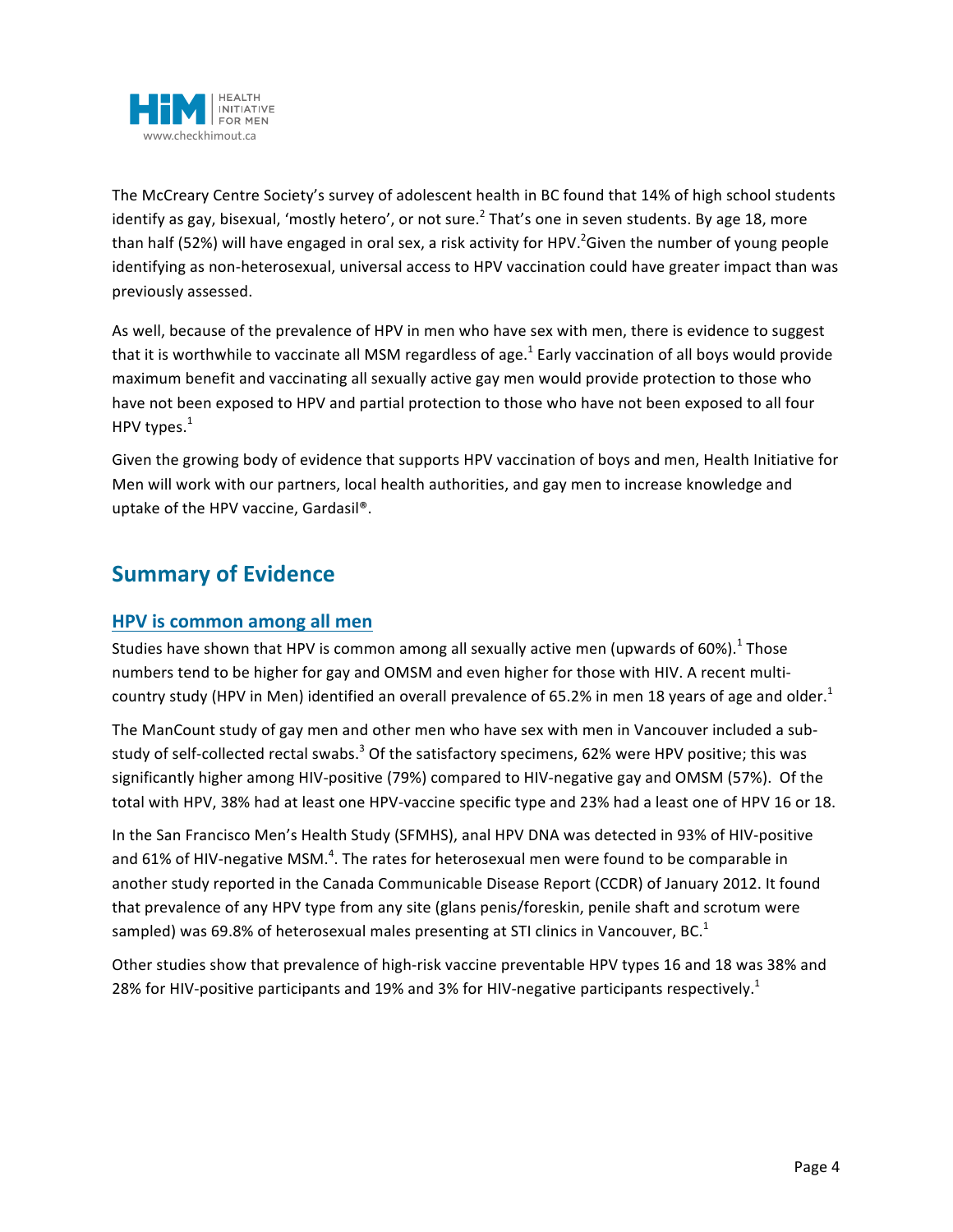

#### **HPV** is costly

Anogenital warts are a significant health and psychosocial burden for men with rates higher than those in women (131-154/100,000).<sup>1</sup> The Canada Communicable Disease Report (CCDR) of January 2012 found the cost of treating anogenital warts to be \$190 per episode.<sup>1</sup> The annual cost of treating anogenital warts in British Columbia is 1 million dollars. The Mancount study of gay and other men who have sex with men reported that 17.9% of participants had genital warts in the past, with 4.1% of the sample being diagnosed with HPV in the last twelve months.<sup>5</sup>Among cancers affecting men, it is estimated that HPV infection is associated with 80-90% of anal cancers, 40-50% penile, 35% oropharyngeal and 25% of oral cavity cancers. $1$ 

The rate of anal cancer in men is approximately 1.5/100,000 which is slightly lower than that in women.<sup>1</sup> However, over the last few years, the rates of anal cancer in both men and women have been increasing while the 5-year survival probability following anal cancer is decreasing in men. Anal cancer is a particular problem for HIV-positive gay men and other MSM with one study reporting a rate of 137 per 100,000 person years in 1996-2006.<sup>1</sup> These rates are higher than cervical cancer rates in any population.

Oral cancer represents 3% of all diagnosed malignancies worldwide, and it is a global threat to public health.<sup>6,7,8</sup> It has high mortality and morbidity rates and its annual incidence surpasses cervical and ovarian cancer.<sup>9</sup> In Canada, more than 3,000 individuals are diagnosed with oral cancer every year. This is equally distributed among males and females under 40 years of age.<sup>10</sup> The incidence of oral cancer is rising among those Canadians between the ages of 20 and 29.<sup>11</sup>The situation is similar in other countries.<sup>7</sup> Oral cancer significantly impacts the quality of life economically, physically and psychosocially and in most cases, death will occur in less than 12 months after diagnosis, or within 5 years after treatment.<sup>12</sup> The most common risk factors associated with oral cancer include age, unprotected sun exposure, alcohol consumption and tobacco smoking.<sup>13</sup> However, patients with no history of tobacco smoking or alcohol consumption also develop oral cancer. For almost 30% of all oral cancers, HPV is both associated with and thought to play a key causal role.<sup>14</sup> Patients who have had prior HPV infection are 32 times more likely to have an oral malignancy compared with those never infected.<sup>15</sup> This risk dwarfs those cited for smoking and alcohol (3 and 2.5 respectively) and is of a similar order of magnitude to HPV's association with cervical cancer.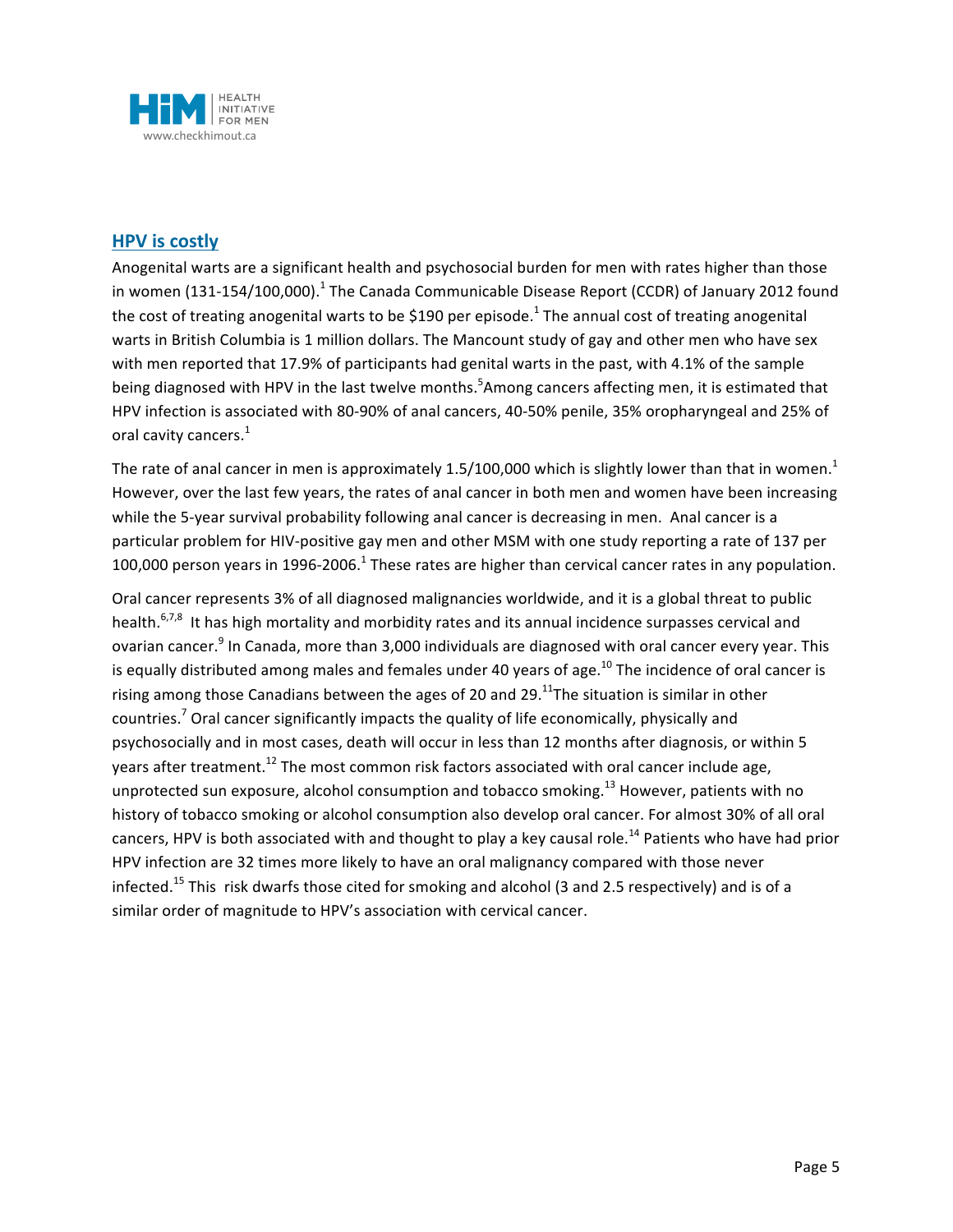

#### **HPV** is preventable

The National Advisory Committee on Immunization (NACI) is Canada's independent expert body which provides advice on the use of vaccines. Based on their review of published evidence, they have recommended HPV vaccine (Gardasil®) for males 9-26 years of age for the prevention of anogenital warts, and genital cancers (such as anal and perianal cancers, penile cancers, and perineal cancers) and their precursors.<sup>1</sup> This universal strategy intends to create more effective vaccine programs in schools and also helps to reduce the stigma associated with female-only vaccination.

While it is important to protect males before they become sexually active, NACI also recognizes that sexually active men who have sex with men may not have been infected with all four strains of HPV covered by the vaccine and, therefore could derive benefit from being immunized anytime after the age of nine $<sup>1</sup>$ </sup>

While heterosexual males will derive some indirect protection from a female-only vaccination program, protection for all men will be much higher if they are offered the vaccine directly rather than having to rely on all females they come in contact with having been vaccinated.

NACI recognizes that additional protection of women is also possible through a gender neutral universal program rather than gender-based program. Lessons learned from past gender based vaccination programs, such as that for Rubella, support a universal policy to adequately control disease.<sup>1</sup>

#### **HPV vaccine is recommended for all gay and other MSM regardless of age**

NACI has also determined that there is good evidence to recommend the use of Gardasil® in men who have sex with men (MSM) of all ages (9 and older).<sup>1</sup> MSM have a higher burden of HPV infection, particularly high-risk HPV 16 and 18 which are associated with cancers. Anal cancer rates are high among MSM and the rate increases for men who are HIV positive. While early immunization is important for maximum protection, MSM may still benefit from Gardasil®, as they may not yet have HPV infection or may not be infected with all four HPV types covered by the vaccine.

#### **HPV vaccines are cost-effective**

A modeling study funded by the US National Cancer Institute found that HPV vaccine for MSM 12-26 years of age can be cost effective and well below the accepted threshold of \$50,000/quality adjusted life year (QALY).<sup>16</sup>A QALY is a measure of disease burden and is used in assessing the cost-benefit of a medical intervention. Protection is greatest for young men immunized at 12 years of age with cost per QALY estimated at \$15,290. The cost per QALY was higher for MSM immunized at 26 years old because some of them would have already been exposed to HPV. However, at \$37,830 per QALY it was still well below the \$50,000 threshold. $16$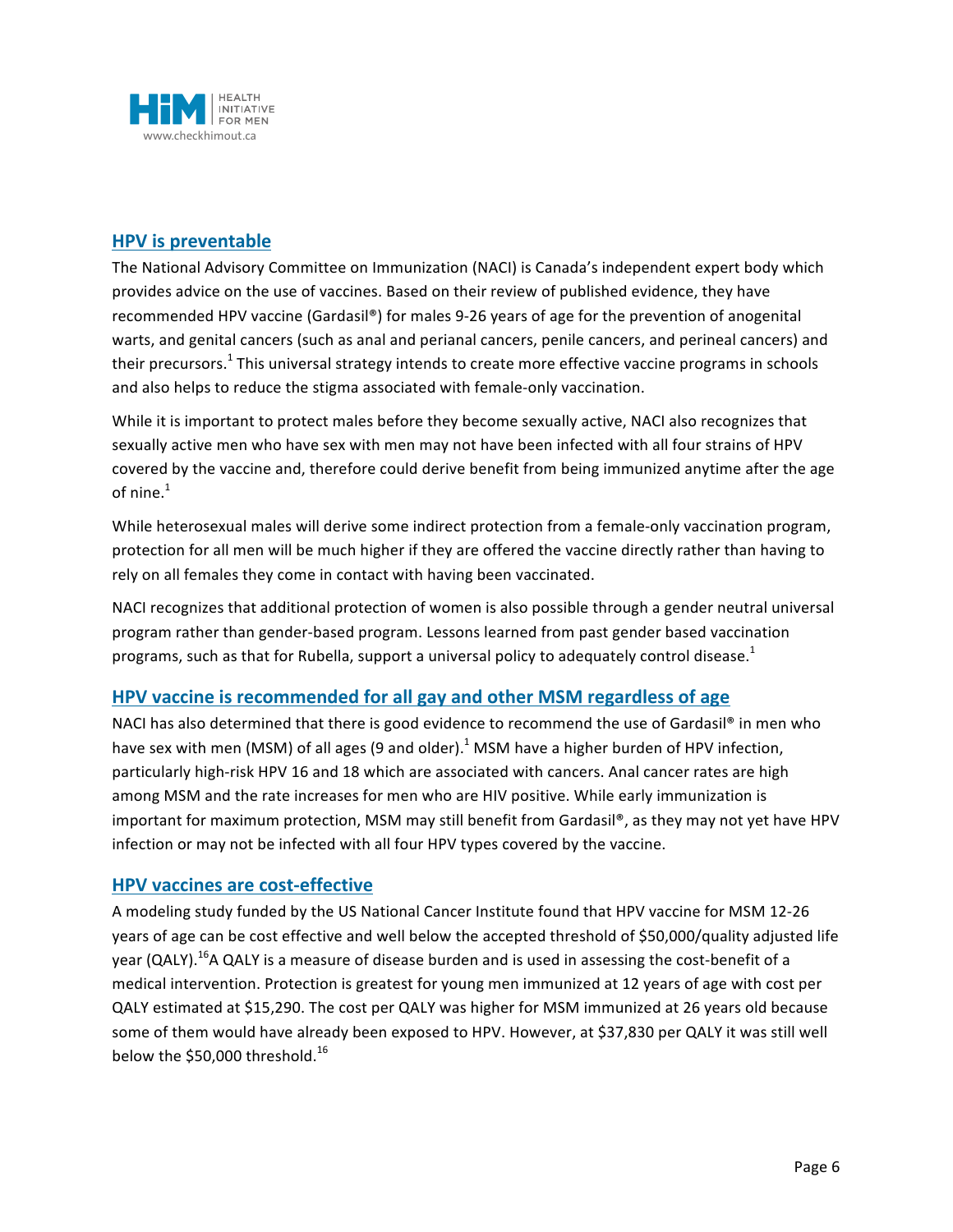

# **Review of Policies/Access to Gardasil®**

Currently in the Province of BC, HPV vaccinations are not routinely offered to boys or men. Those wishing to access Gardasil®, often based on their own research and health-seeking behaviour, may do so through their doctor or clinician but are asked to pay the cost of the vaccination which is approximately \$450 for individuals (much higher than the cost would be for a provincial-based program). Some private health insurance companies cover the cost of HPV vaccination, but the availability and promotion is not well-known.

Since 2008 the Province of BC, like other Canadian provinces, has offered HPV vaccination to girls in grade 6. The program started vaccinating in both grades 6 and 9, but now only vaccinate those in grade 6.

#### **Canada**

In 2006, Health Canada approved the vaccine Gardasil® for preventing certain types of HPV, specifically types 6, 11, 16 and 18.<sup>1</sup> These strains of HPV are responsible for an estimated 70% of cervical cancers and most of the HPV-induced anal, vulvar, vaginal and penile cancer cases. The vaccine also prevents an estimated 90% of genital warts cases. The original recommendation was for girls aged 9 – 26 years of age. $<sup>1</sup>$ </sup>

By 2009, the US FDA had approved Gardasil® for use in boys aged 9 – 26 and by February 2010, Health Canada followed suit.<sup>1</sup> Since then, there have been calls by community health advocates to make Gardasil<sup>®</sup> more widely available to all men, and in particular, to provide it to gay men and other men who have sex with men who do not benefit from female-only programs.

Recently the ministry of health in Prince Edward Island announced plans to vaccinate both girls and boys, as part of their provincial cancer reduction strategy.<sup>17</sup>The ministry of health in Alberta is considering a recommendation by Chief medical officer Dr. Andre Corriveau to do the same.<sup>18</sup>Quebec has also received recommendations to provide universal vaccination.

#### **Australia**

In November 2011, the Pharmaceutical Benefits Advisory Committee (PBAC) recommended the extension of the National HPV Vaccination Program to include males.<sup>42</sup> The PBAC concluded that preventative health benefits can be achieved, such as a reduction in the incidence of anal and penile cancers and other HPV-related diseases.

In July 2012, the Australian Government announced funding to extend the National HPV Vaccination Program to include males, with national implementation in February 2013.<sup>19</sup> Further information is available on the HPV Vaccination Program website at: www.australia.gov.au/hpv.

The US, UK and France do not include boys and men in their vaccination programs.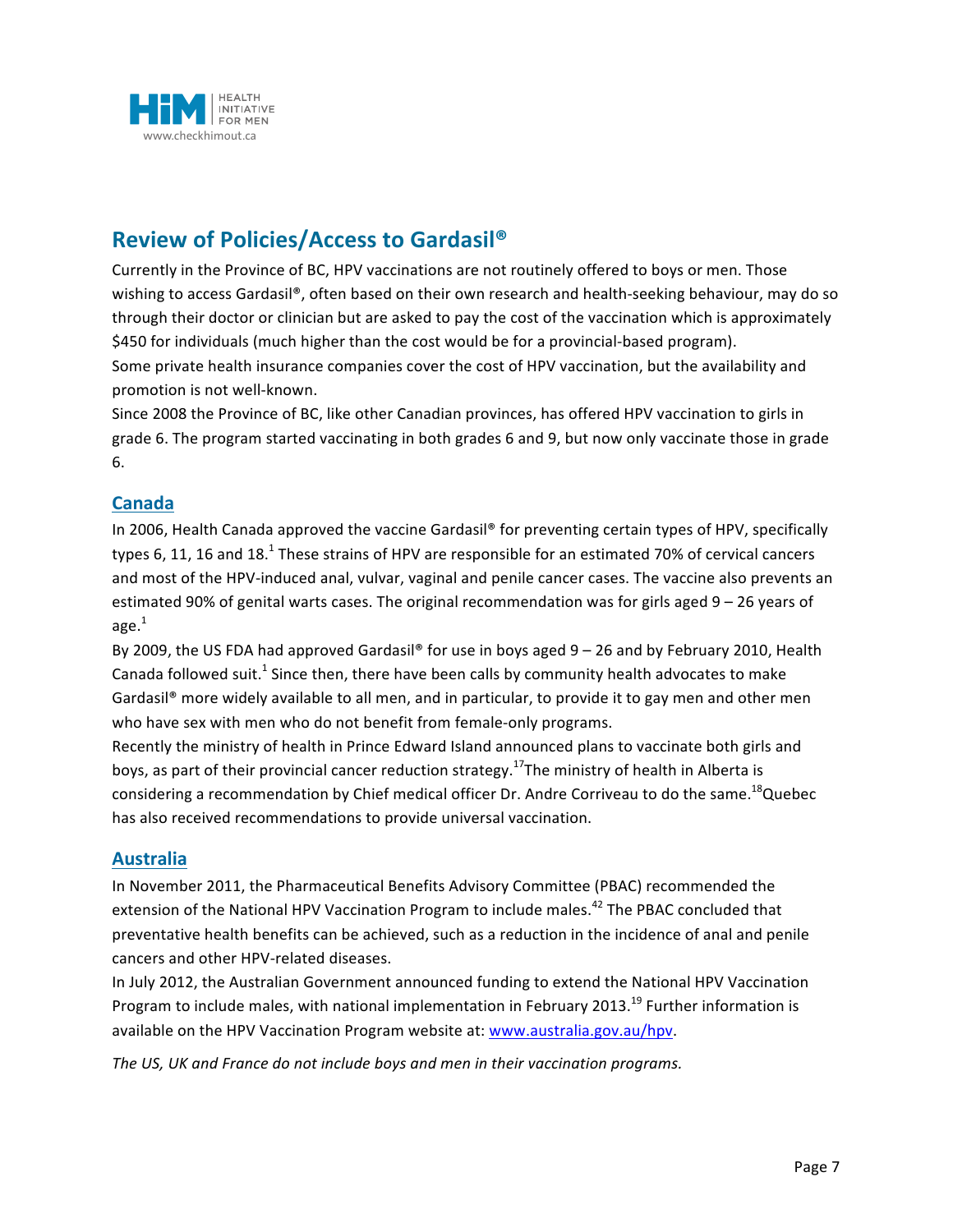

# **HIM's Position**

HPV creates a significant health and psychosocial burden for all men, in particular gay and other men who have sex with men.

HPV vaccinations, specifically Gardasil®, provide protection against harmful strains of HPV including those that have been found to cause anogenital warts as well as anal and oral cancers.

HPV vaccinations are routinely provided to young girls for preventative medicine. The resultant immunity has little impact on gay and other men who have sex with men.

Access to Gardasil® is limited by lack of knowledge, understanding and affordability of the vaccine.

As is the case in some jurisdictions around the world, including the provinces of Alberta and PEI, HPV vaccinations should be considered for all boys in the same manner as for girls, and also for men in highrisk populations.

## **Recommendations**

Protocols and guidelines for physicians and clinicians should be developed for HPV vaccinations in boys and men, and in gay men and other men who have sex with men, similar to those for women in the case of HPV and for gay men in the case of Hepatitis A, independent of the issue of payment. The protocols need to include procedures whereby clients may obtain a vaccination from a qualified clinician. These guidelines are best developed and supported by the appropriate agencies, in this case, the BC Cancer Agency, BC Centre for Disease Control or Immunize BC. These protocols should be developed and publicised independently of the source of funding for the vaccine costs. This will create a consistent approach and allow for education of parents, men, and their health practitioners who may then access the vaccine in greater numbers through the currently available means.

Awareness and understanding of Gardasil® as an HPV prevention tool should be promoted by local, trusted community organizations, with expertise in knowledge translation. This information should also be disseminated through the medical system to caregivers in an easy-to-apply format, and made available to the community in appropriately accessible media.

Options can then be developed to determine who pays for Gardasil when accessed as an HPV prevention tool for men and boys.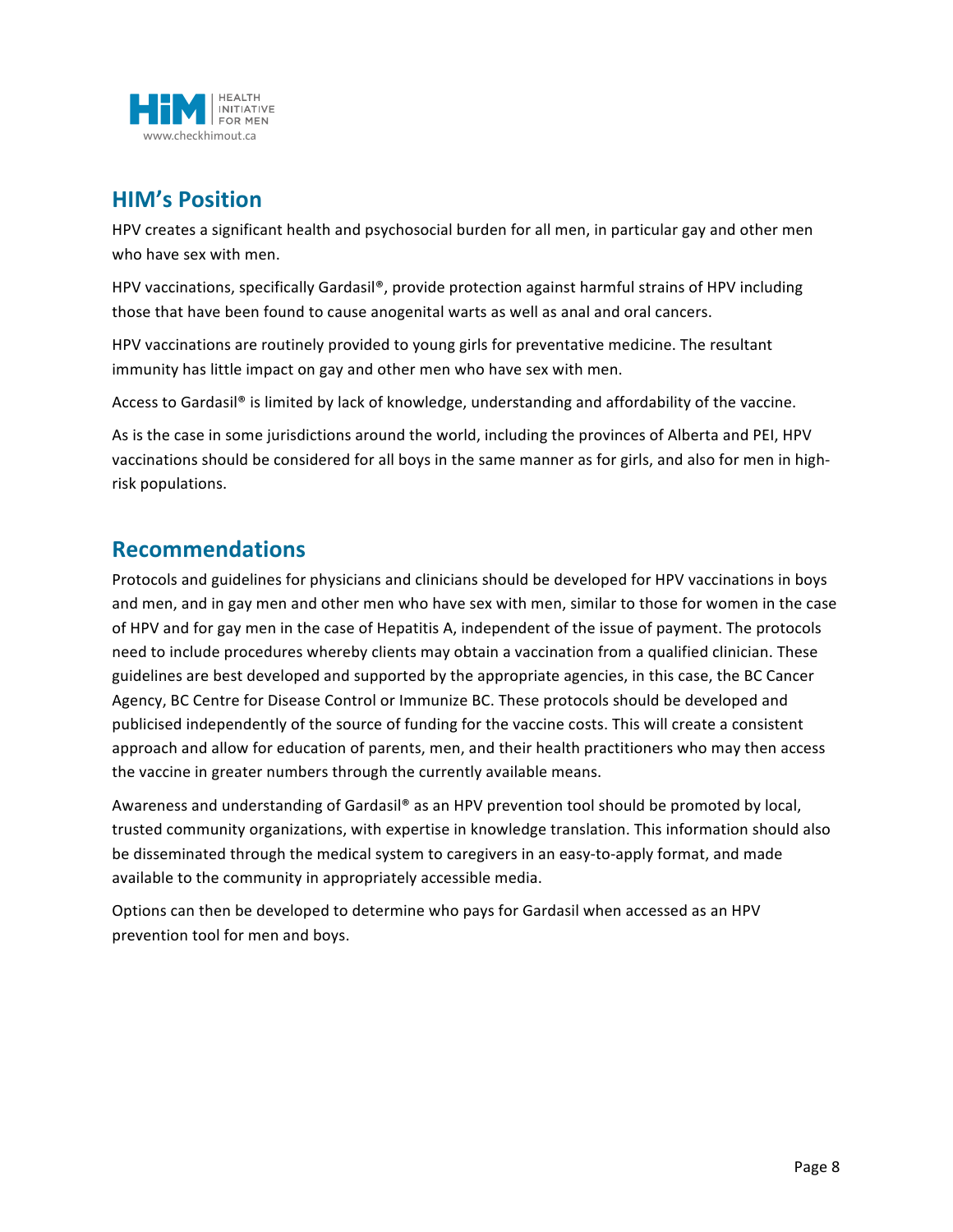

# **Actions**

Health Initiative for Men will request, on behalf of gay men in BC, for the BC Cancer Agency, the BC Centre for Disease Control and/or Immunize BC to provide clear guidelines on the usage of Gardasil® as a vaccine that is beneficial to gay men and other men who have sex with men.

HIM will collaborate with stakeholders, including the gay community, to determine and disseminate options for access to Gardasil.

HIM will promote and create an awareness of Gardasil® as an HPV prevention tool for gay men as a part of its comprehensive risk-reduction and harm-prevention strategies.

HIM will support efforts to provide HPV vaccination to all boys before their sexual debut in cooperation with health care professionals as a means of lowering rates of infection in men who have sex with men after sexual maturity.

HIM will support efforts to provide vaccinations to gay men and other men who have sex with men.

HIM will participate in pilot programs or other initiatives as appropriate as a key partner in reaching and engaging gay men and other MSM into testing and care in ways that meet the needs of this population.

# **Use of the term "Gay Men"**

Throughout research, policy and community programming on gay men and gay men's health, a wide range of terms is used to acknowledge the limits of simply referring to MSM as gay. It is our belief that a gay men's health movement must incorporate a broad definition of its population and reflect the current diversity of identities and terms within our work and communities. This means including all men who engage with other men romantically or sexually regardless of their gender identity (i.e. men or transmen) or sexual orientation identification (i.e. gay, bisexual, queer, two-spirit, pansexual). However, the term has continuing political and historical resonance and, for the sake of simplicity, we frequently elect to use the term "gay men" with the clear understanding that the diversity of our identities and terms are contained within it.

Within the HIV movement, there is growing acknowledgement that the term "men who have sex with other men" (MSM), which finds its roots in the epidemiological classification of sexual behaviours, partly erases gay men's cultures, identities and lived experiences and tends to define them solely by whom they have sex with. Conversely, referring simply to "gay men" can be problematic as the term gay is laden with cultural and social meanings and values with which some men do not associate. Indeed, there is a significant number of men who participate in the "gay" community – and who are involved romantically, socially and sexually with "gay" men – but do not themselves identify as gay.